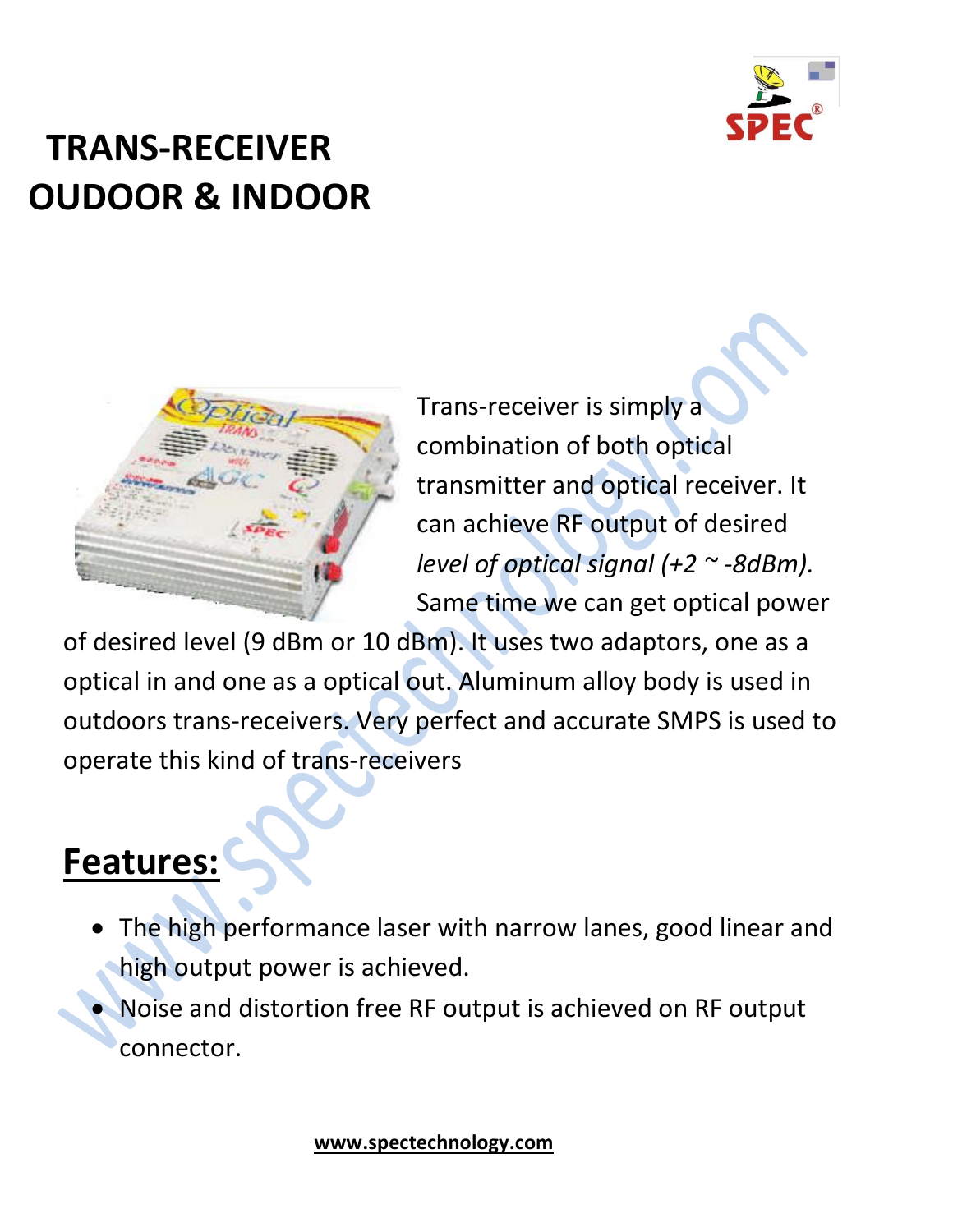

# **TRANS-RECEIVER OUDOOR & INDOOR**

- Balanced double RF output with gain and slope controlled (0- 18 db) is obtain.
- There are plug-in duplex filter, plug in fixed equalizer, fixed attenuator, plug-in output splitters are available. Digital optical power indicator ensure quality of the product.
- There are cast aluminum waterproof housing switching mode power supply with high reliability, strict anti-lightening system to ensure it can work steadily in the field.

| <b>Specification:</b> |
|-----------------------|
|-----------------------|

| Receiving Optical Power<br><b>Optical Return Loss</b><br><b>Optical Wavelength</b> | $-12$ ~ +2 dBm<br>>44dB<br>$1100 - 1600$ nm |                        |                      |
|------------------------------------------------------------------------------------|---------------------------------------------|------------------------|----------------------|
|                                                                                    |                                             | <b>Frequency Range</b> | $47 \approx 862$ mHz |